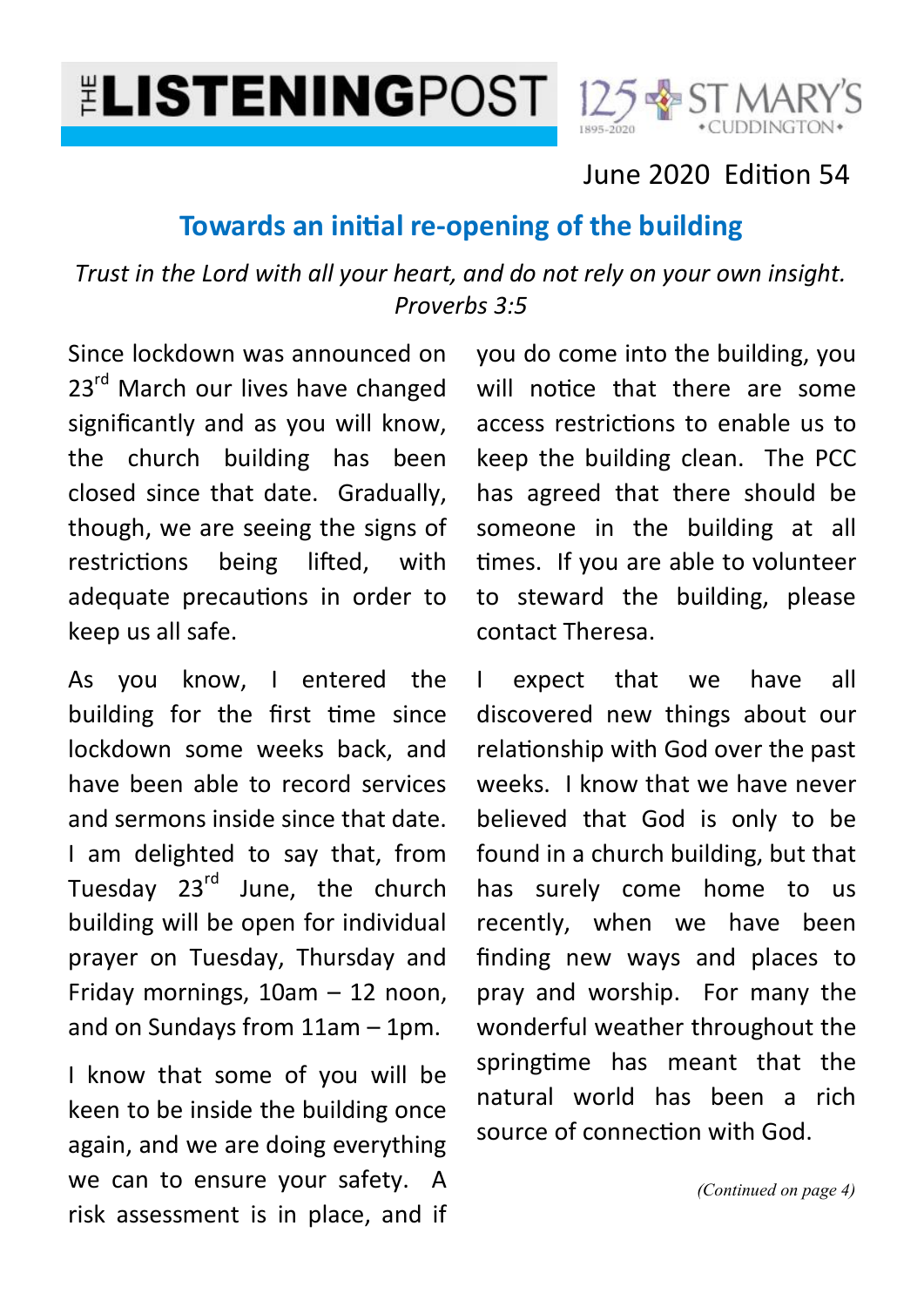## **Sunday Club during Lockdown**

Every Sunday morning since lockdown began in March, Sunday Club has been meeting on the video conferencing platform, Zoom. Although we cannot be in the same place, we are able to see one another, and you would be surprised by how much you can do together even when you're all in your own homes.

To give you some examples, we have done a scavenger hunt, finding objects around the house beginning with particular letters, and then working out what the letters spelt out. (It was "glory" – what would you find in your house beginning with G-L-O-R-Y?)

God you are great<br>Love you Glory<br>Our World Glory bodsal<br>Right choises<br>You are amazing



We have also made plaited bracelets to remind us of the Trinity, as well as cutting through an apple to explore the idea of the skin, flesh and pips as being three parts of the apple, as Father, Son and Holy Spirit are the three parts of God.

We even talked about the nature of those three parts: the Father who protects like the skin of the apple; the Son who is God made flesh (like the flesh of the apple), living alongside us and nourishing us with His word; and the Holy Spirit helping us to grow from within, like the pip of the apple.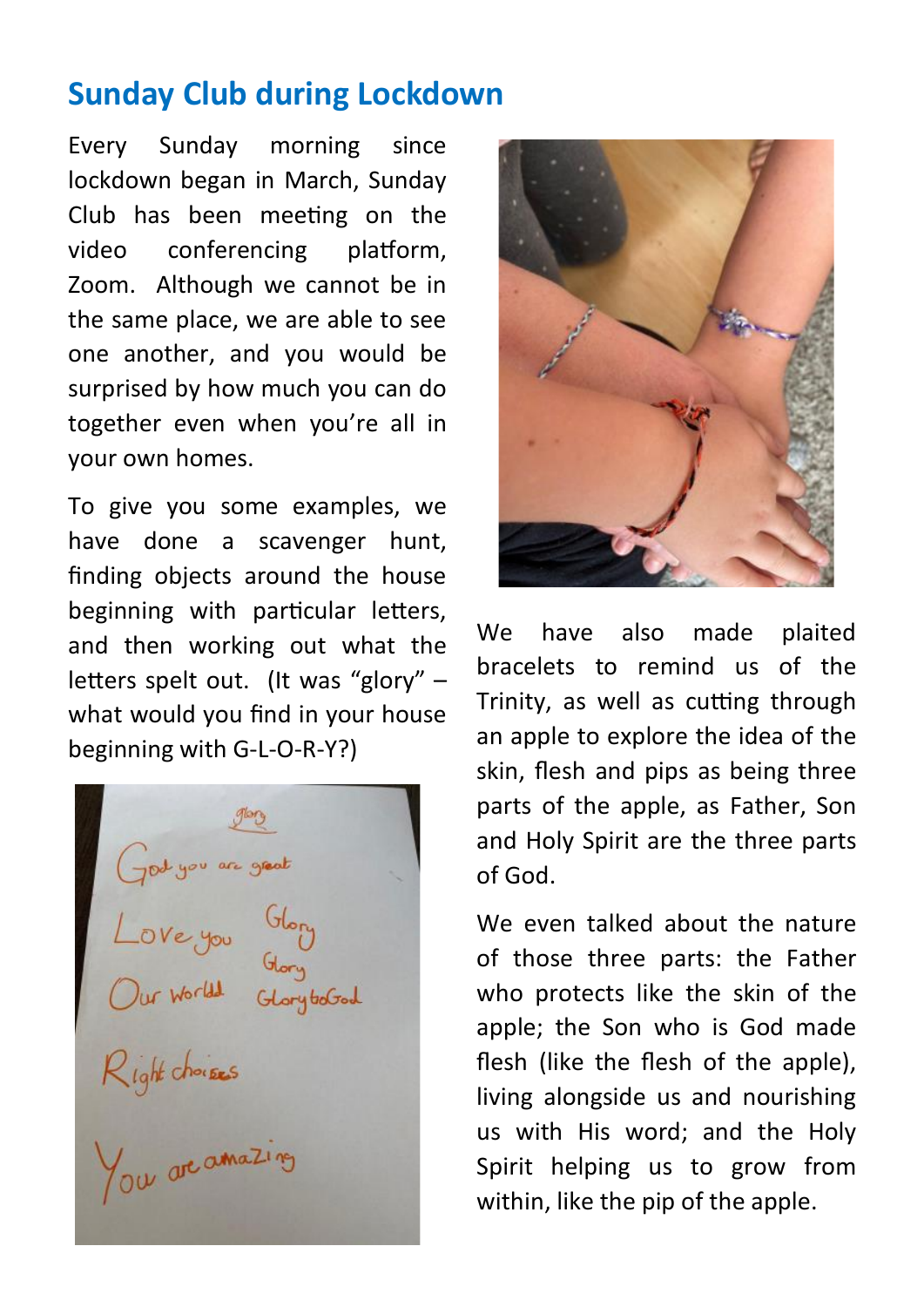For Pentecost, we had a party to celebrate the birthday of the church and made cakes in a cup (which we can all recommend).



On Trinity Sunday we had a special visit from the Bishop of Dorking, +Jo. She joined us to celebrate because it was one year since Jacob, Charlotte, Sophie and Rebecca had been admitted to Holy Communion.

I'm sure you will agree that the children are a wonderful part of our worshipping community. As I said to them, we often learn more from their explanations of what they have learnt in Sunday Club than from the sermon, and they are always helpful volunteers.

Bishop Jo encouraged the children to keep showing God's love in all that they say and do. She was also full of admiration for Carolyn and Jacqui who run Sunday Club on a regular basis, and encourage and support the children in their faith.